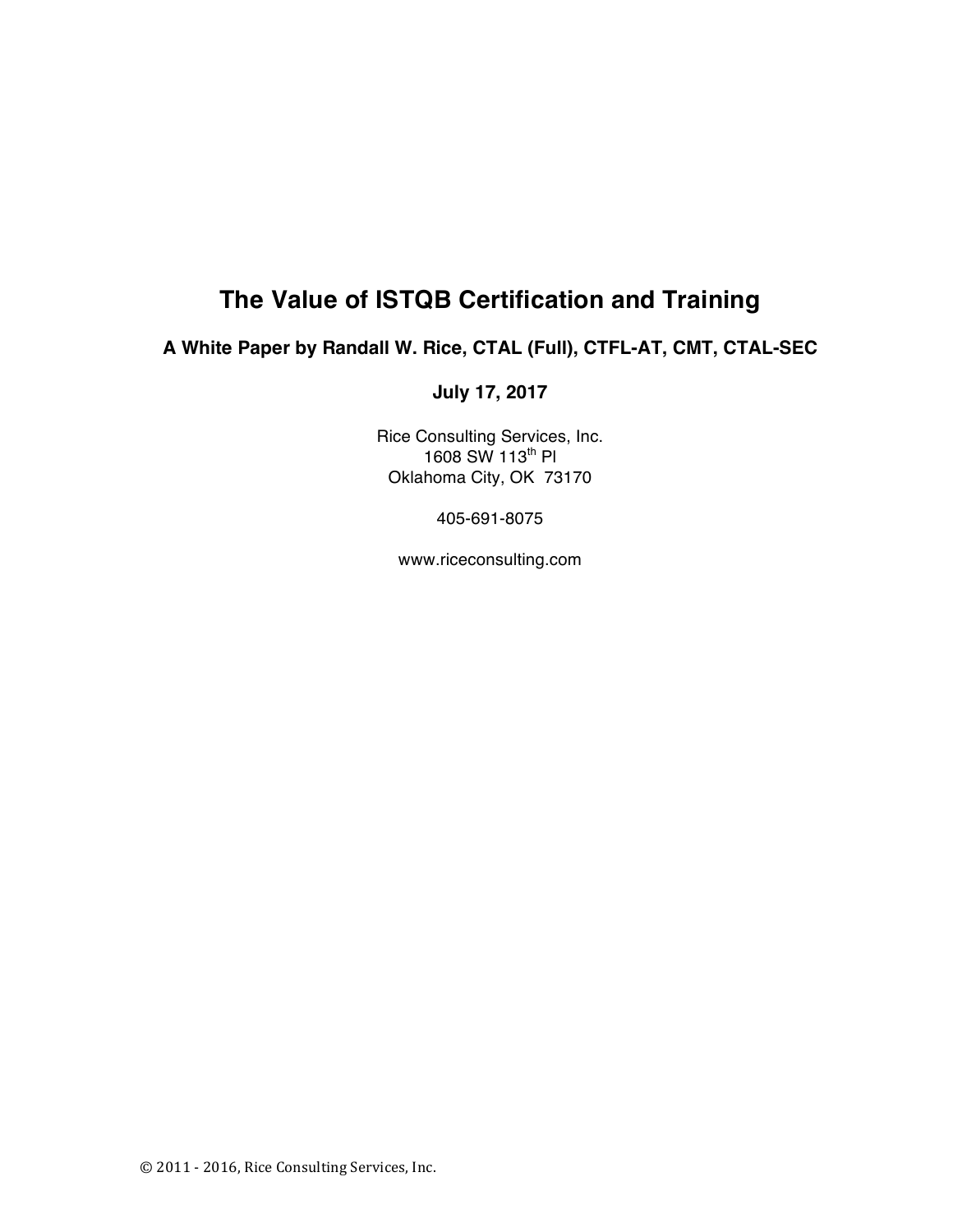## **Introduction**

Something is seriously wrong with the current quality levels in software. It seems that there are stories in the mainstream news media almost daily about software "glitches". One of these "glitches" to date has cost the Nasdaq stock exchange over  $$72$  million to compensate for a performance defect encountered during the Facebook IPO.

In describing the remediation of this problem, CNBC reported that Nasdaq, "...has also created two new positions (chief information officer and global head of market systems), an engineering team dedicated to monitoring and analyzing daily system performance, and a quality assurance organization focused on testing the trading systems.

"We recognize that the cornerstone of a market is investor confidence," Greifeld said. (Nasdaq CEO Robert Greifeld)1

The issue in today's computing systems is *trusting* that our personal and private data will be handled correctly and securely. However, the data shows that sensitive information is not being handled with the care it deserves due to high levels of software defects and a casual attitude toward software quality.

Over the last 40 years or more, there has been enormous work done to research and understand what it takes to deliver reliable software. This information has been translated into practices and other forms to make it possible to have highly trusted systems. The problem is too many companies fail to see the value in preventing problems. Instead, they are willing to subject their customers to risk, lose massive amounts of money in fixing and remediating defects and pay fines for the careless handling of data.

#### **The Current State of Training in General**

The United States has been losing ground in worker education for years. We now rank near the bottom of 23 countries in technical skills.<sup>2</sup> This is an alarming fact and a major slide from where we were during the quality movement of the 1990's.

"The sharp lack of skills among workers shows that 'employers need to do more for continuing worker education,' an area, says Peter Cappelli, professor of management at the University of Pennsylvania's Wharton School of Business. Investment in employee education has been neglected in recent years as companies have been less willing to train up candidates for fear of losing them to competitors. As a result, programs like apprenticeships, which are more common in Europe, are nearly defunct in the U.S., and new hires are expected to be fully prepared to take over their new duties.

'And companies don't want to spend the money,' Cappelli adds. Nor do they want to pay higher wages to recruit people with the needed skills, he says." $3$ 

<sup>1</sup> http://www.cnbc.com/id/100736915

<sup>2</sup> http://skills.oecd.org/skillsoutlook.html

 $3$  American workers are way behind: Blame U.S. employers – Forbes online -

http://management.fortune.cnn.com/2013/10/25/american-skills-gap/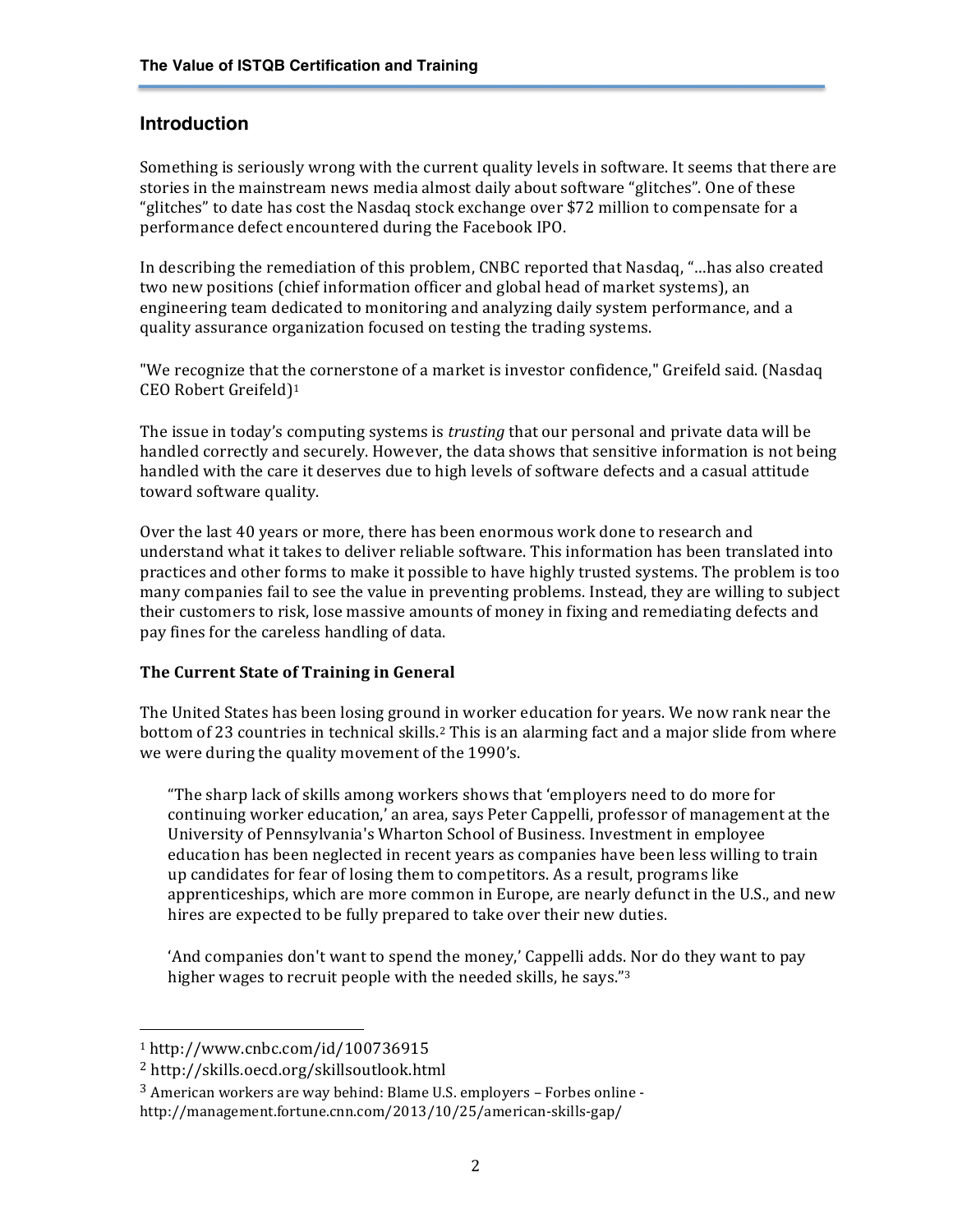However, it's not all bad news. It seems that some smart companies have decided there is value in skill-building and are investing in their people again.

"About half of businesses say they plan to train new hires this year, up from  $39\%$  in 2013, according to a recent survey by CareerBuilder.

"Training budgets that were diminished or nonexistent during the recession are starting to make a comeback," says Matt Ferguson, CEO of CareerBuilder and author of The Talent *Equation*. The firm surveyed 1,025 employers in computers, healthcare, manufacturing, engineering and finance  $-$  fields with many open skilled positions." $4$ 

## **The Value of Training and Certification**

A key question that should be asked and answered about any skill-building effort – training, mentoring, certification, etc. - is, "what is the value to the organization and to the individual?".

The ISTQB (International Software Testing Qualifications Board) program for software tester certification has been in existence since 2002, and was introduced in the U.S. in 2004 by the ASTQB (American Software Testing Qualifications Board).

There are other software test certifications, such as those offered by the QAI Global Institute and the International Institute of Software Testing (IIST). This paper focuses only on the ISTQB certification and it's unique value proposition. Additionally, the value of training in software testing is also shown.

There are strong critics of the idea of software test certification. Those opinions can be found easily on the web. The purpose of this paper is not to refute those arguments, but rather to show the value of certification for those considering it.

The thesis of this paper is that there is value to building a strong basis of knowledge in **software testing, based on proven practices.** The term "best practices" is also controversial to some people, but it is interesting to observe that many disciplines and professions – medical, engineering, etc. have published best practices. The software industry, and more specifically, the software testing field seems to be particularly critical of the idea of best practices.

Whatever you choose to call it, the ability to do quality work in any endeavor depends on people understanding what they are doing, and using the most effective practices to perform the work.

Certifications seek to codify this knowledge in a way that can be assessed. It is important to understand that any certification or training is market-driven. Without the demand for certification and training, none would exist. Ultimately, it is up to a company or individual to **seek certification and training based on the value they see in it**. There are no requirements in the industry for a software tester to be certified and/or trained  $(e.g.,$  licensing). If the case for no certification has more merit than the case for certification, then the community of software testers and their managers will agree and the market for certification will disappear.

 $4$  More employers spend to raise workers' skills – USA Today, March 9, 2014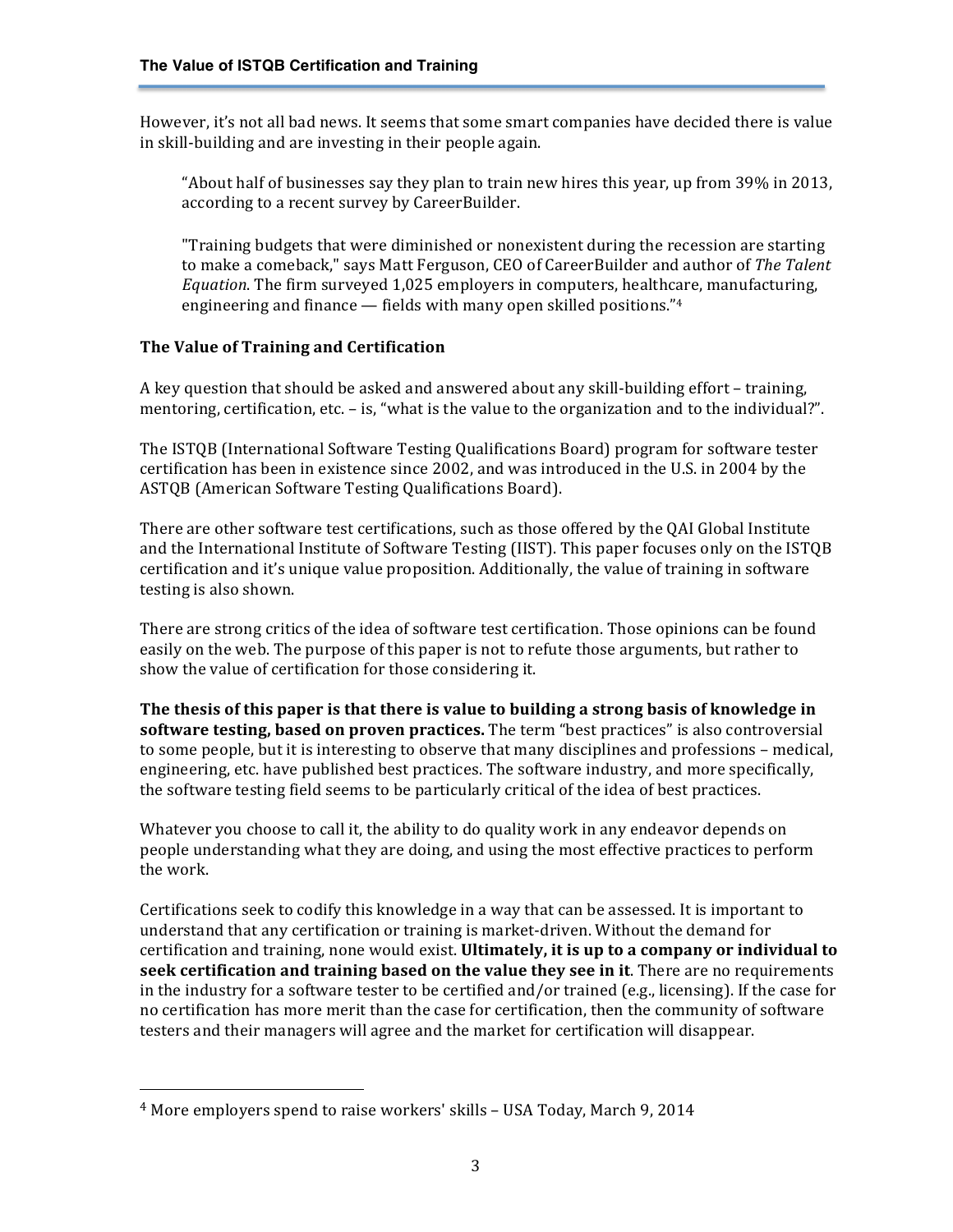However, the trend for obtaining test certifications is sharply increasing. **In addition, the requirement for job candidates in software testing is also increasing.** Since 2004, the pace of certifications has continued to increase at a strong growth rate in the U.S. Currently, over 21,500 testers hold the CTFL in the U.S. and over 450,000 people internationally hold the CTFL in  $70+$  countries. It appears that the ISTQB program is the certification of choice based on numbers of people certified.

# **Basis of Findings**

The information contained in this paper is based in actual results seen from adopters of the ISTQB program in their companies. Also, data from ASTQB-sponsored surveys are shown. While these surveys are taken from those already involved in the ASTQB program, it is helpful to see the attitudes from people who sponsor and/or hold ISTQB certifications.

In addition, Capers Jones has conducted research that spans thousands of software projects and organizations. His findings indicate that "*A synergistic combination of defect prevention, pre-test* defect removal, and formal testing by certified personnel can top 99% in defect removal efficiency while simultaneously lowering costs and shortening schedules."<sup>5</sup>

## **Disclaimer**

The author, Randall W. Rice, CTAL (Full) is currently Treasurer of the Software Testing Qualifications Board. He was also a founder of the CSTE program from the Quality Assurance Institute  $(QAI)$  in 1997. Rice Consulting conducts training in the ISTQB Foundation and Advanced Level certifications.

## **Basis of Certification**

The ISTQB certification program has Foundation, Advanced and Expert levels – all defined by common English language international syllabi:

**CTFL** - **Certified Tester Foundation Level**, 40-question multiple-choice exam, 1 hour, \$250 exam fee. Formal training is not required but highly recommended.

#### **CTAL – Certified Tester Advanced Level**

 

There are five advanced level certifications. Three of these form the "core" – Advanced Test Manager (ATM), Advanced Test Analyst (ATA) and Advanced Technical Test Analyst (ATTA). When all 3 core advanced certifications have been achieved by a person, they have the CTAL (Full) designation.

There are two specialty advanced certifications – Advanced Security Tester (CTAL-SEC) and Advanced Test Automation Engineer (CTAL-TAE). Each of these certifications has differing levels of examination and course lengths.

Like the CTFL, formal training is not required to sit for the exam, but it is recommended. Also, the certification, once achieved, is for life. There is a \$200 exam fee, 3 years of verifiable full-

<sup>5</sup> http://www.ifpug.org/Documents/Jones-SoftwareDefectOriginsAndRemovalMethodsDraft5.pdf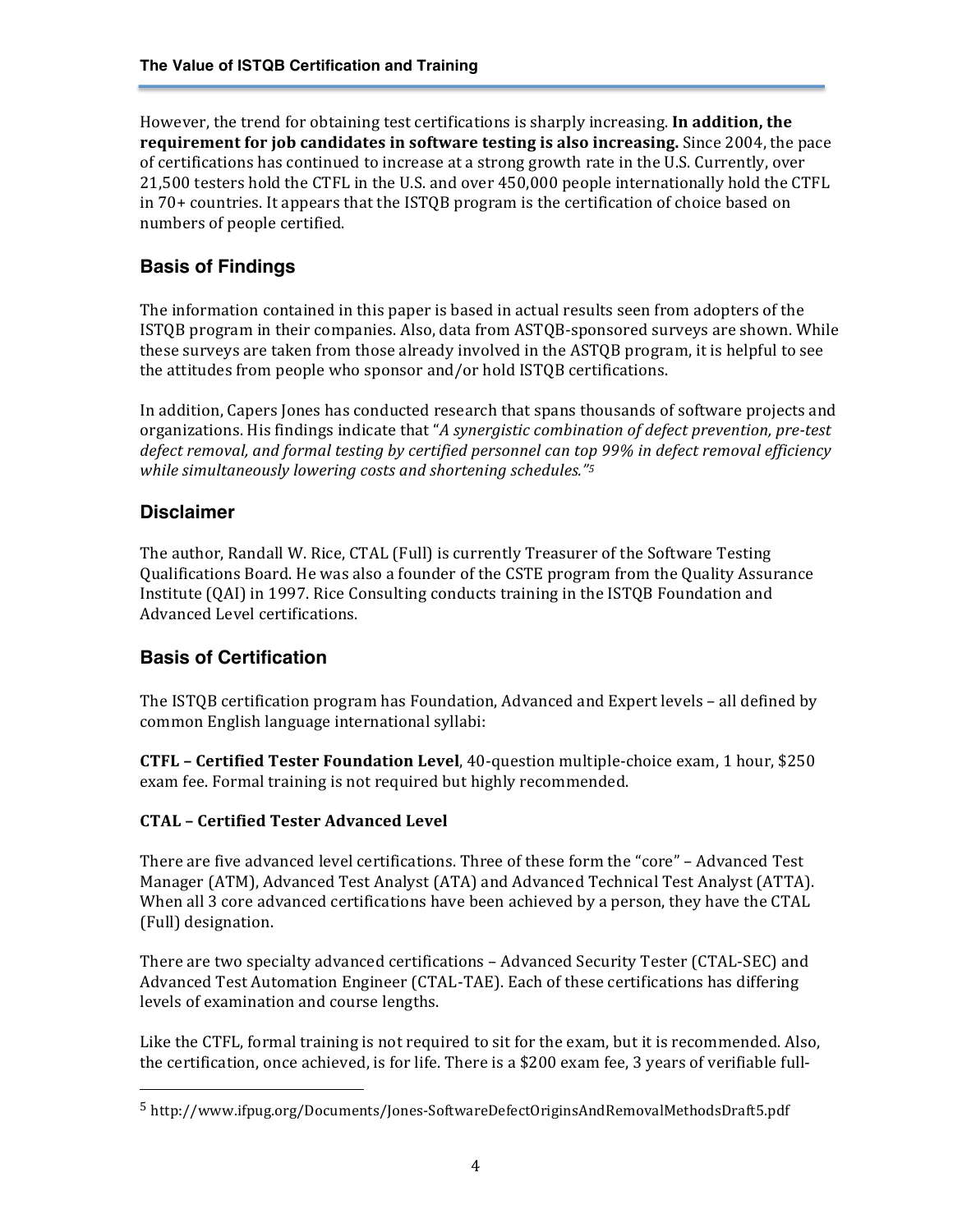time experience in software or systems testing, development, quality assurance, engineering or a related field, and must hold ISTQB Certified Tester, Foundation Level (CTFL).

#### **Expert Level**

Currently, there are two expert levels of ISTQB certification - Expert in Test Management and Expert in Test Process Improvement.

#### **Agile Certifications**

The CTFL-AT is the Foundation Level for Agile Testing. This is a one-hour exam with 40 questions. There is a pre-requisite of holding the CTFL. Advanced levels for Agile Tester certification are in development.

The roadmap shown below shows the syllabi currently available, plus those in active development. As you can see, the ISTQB program is developing into a very robust coverage of testing areas.

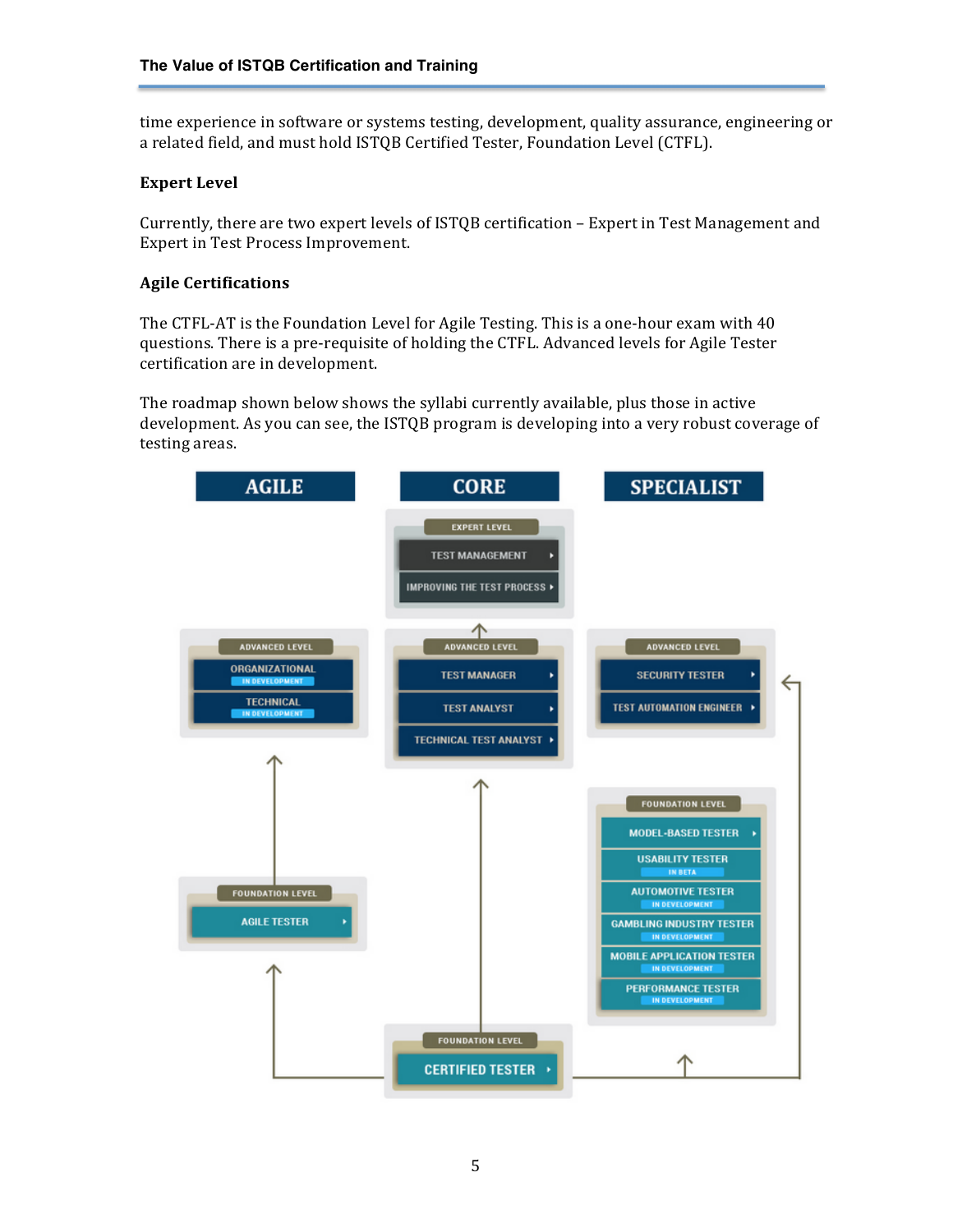## **The Value of ISTQB Certification**

There are other software tester certifications, so what is the value of ISTQB certifications?

#### *Builds a Common Vocabulary of Software Testing*

Over the years, each company and each tester have come to use various test-related terms in their own ways. This leads to misunderstandings and miscommunication between people and teams that can cause project delays and missed defects. We have seen this on many consulting projects performed by Rice Consulting. For example, one group may fail to perform a certain type of level of testing because they didn't realize everything the desired testing involved due to a lack of test terminology knowledge.

One test manager of over 200 people credits the ISTQB Foundation Level Certification for a smooth project and early delivery, mainly due to having a common basis of terminology.<sup>6</sup>

#### *Conveys Common Practices for Software Testing*

The ISTQB syllabi are not test standards or test processes, but they are based on a broad consensus of international test experts in all industries and test standards from a variety of sources – IEEE, ISO, BSI and others. By understanding this broad road of testing, your team becomes aware of proven practices that are effective in software testing and when to use one technique over another.

As test manager and adjunct professor Marc Rene writes, *"Certification across an organization gets all testers* on the same playing field with terminology, approaches, methodology, and general *testing principles. Certifications focus on foundational testing knowledge and sound testing* practices. Furthermore, they allow all testers to have a shared understanding about the maturity *of testing processes in the organization. Certification also provides a competitive edge – allowing skilled testers to find the right defects with the right amount of effort."7* 

Using effective processes for testing is a major step toward high levels of defect detection, better software and happier users.

#### *Establishes a Framework for Skill Building*

 

There are many topics available for training in software testing, but which ones are best for the development of your team? The ISTQB certification program lays out a structure of training, with well-defined syllabi and learning objectives developed by international testing experts. The ISTQB syllabi forms a strong basis of topics and timings that can be applied at corporate and university levels.<sup>8</sup>

 $6$  Joe Gance, former test manager at EchoStar presented this information at a debate of software test certifications at the AST conference in Seattle in 2007

<sup>7</sup> http://www.astqb.org/why-istqb/director-quality-services-pub.php

<sup>&</sup>lt;sup>8</sup> Higher education using the ISTQB syllabi include Villanova and Rhode Island College.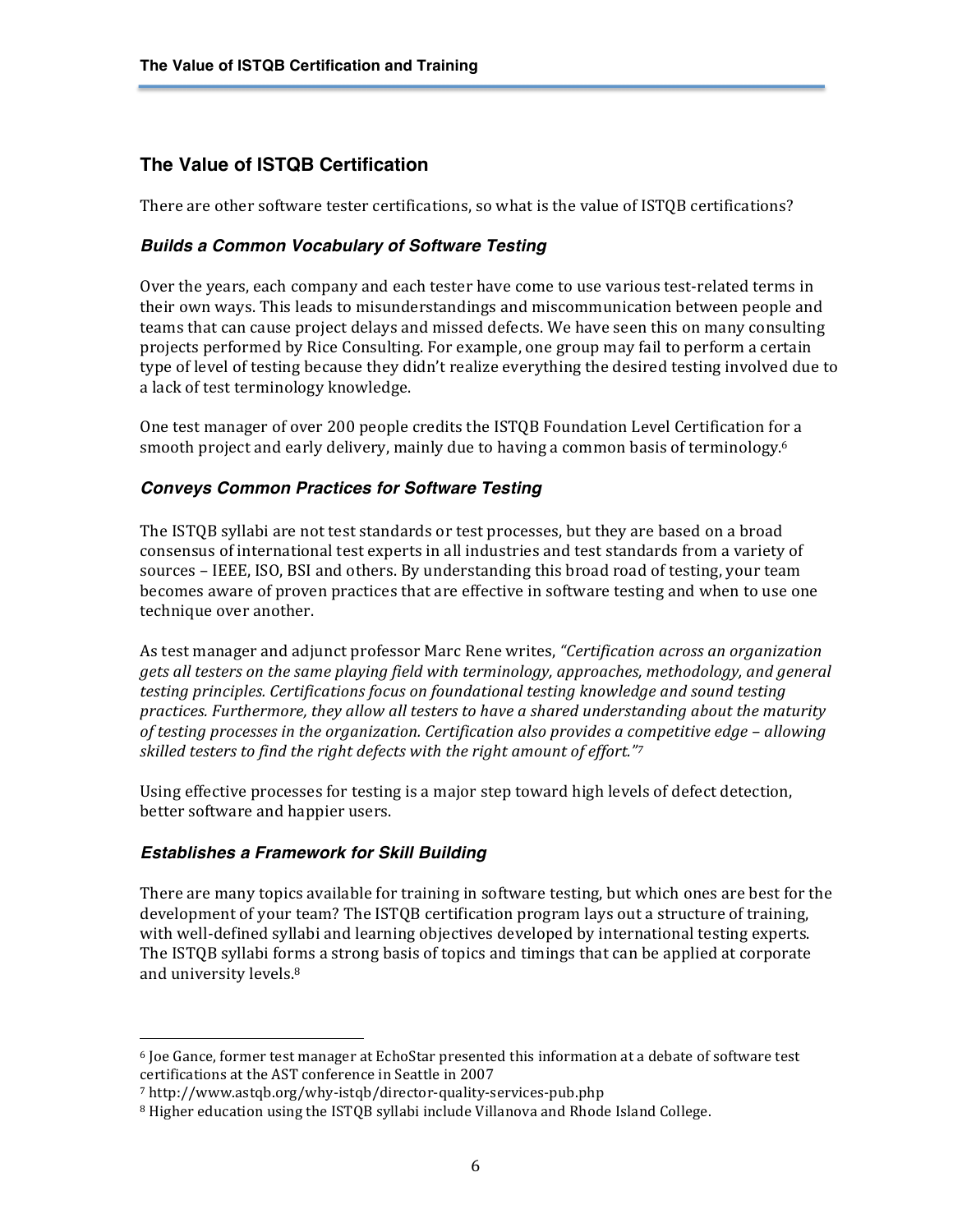This structure starts with Foundation Level as the basis, then grows into branches of Advanced Levels for Test Managers, Test Analysts and Technical Test Analysts. Specialist areas are in place for Agile testing, Advanced Security Testing and Advanced Test Automation. As mentioned earlier, Expert Levels are in place for topics such as Test Management and Test Process Improvement.

#### *Builds Credibility and Professionalism for Your Team*

As a tester or test manager, people must find you credible, or they won't believe your message. While test certification does not mean someone is a great tester, it does attest to a level of knowledge they have achieved.

In a recent ASTQB survey of certified testers and test managers:

- 96% of managers feel that professional certification helps to demonstrate professional competency.
- 92% of managers feel that professional certification helps to gain professional recognition.
- 94% of managers feel that a software tester is more valuable to the organization after receiving professional certification.
- 98% of managers believe that certification helps in career development.
- 93% of testers believe that ISTQB Advanced Level Certification helps testers to gain professional recognition. In addition, 94% believe it helps testers to demonstrate a higher level of professional competency.<sup>9</sup>

#### *Has International Recognition and Consistency*

With other 440,000 CTFLs worldwide and over 20,000 CTFLs in the United States, the ISTQB program is the most recognized and adopted testing certification in the world. In fact, the ISTQB certification program is 3# in the world behind the PMI and ITIL certification programs in terms of individuals certified to date.

There are over 100 countries that participate in the ISTQB. You can rest assured that the ISTOB certifications will be known by others.

Many international companies are adopting ISTQB certification as a way to get consistent training of all their test teams worldwide on a common syllabus.

## *Transfers Practical Knowledge for Software Testing*

The ISTQB certifications require that you demonstrate the ability to actually perform key learning objectives. At Rice Consulting, our goal is not only to prepare people for the ISTQB exams, but also to impart practical testing knowledge that will be used for years to come. We do this by including value-added topics and all major course points are reinforced with exercises.

<sup>&</sup>lt;sup>9</sup> ASTQB Newsletter, March 2011 and June 2011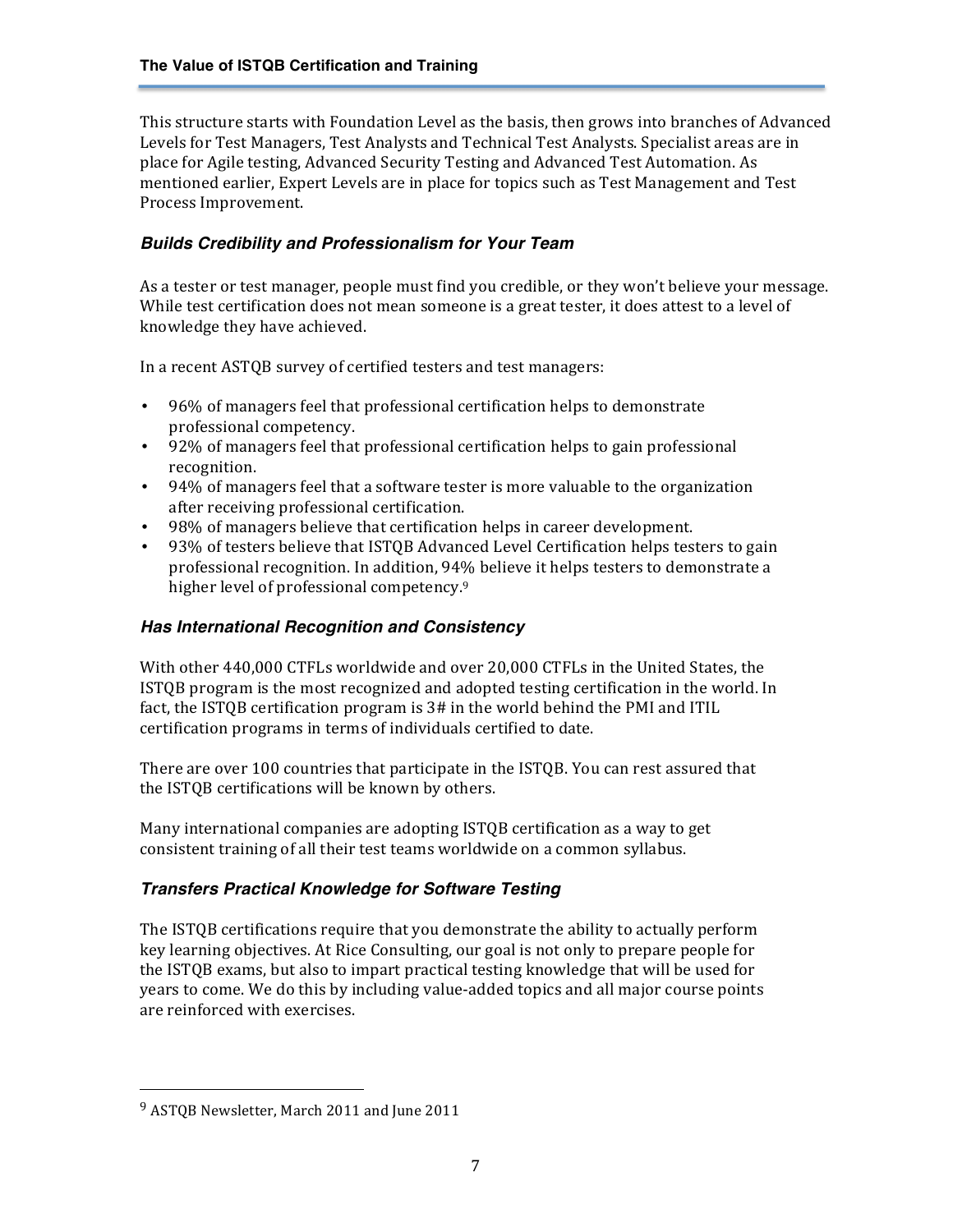Training is not required to take the ISTQB exams, however it is strongly encouraged. The entire ISTQB program depends on training providers to promote it and to deliver the training services. This allows candidates to choose the training vendor and method that best meets their needs. The goal of achieving an ISTOB certification is not to get letters after your name – it is to build software testing knowledge. This knowledge can be obtained through self-study and/or through formal training.

#### *Demonstrates Investment in People and the Testing Process*

One of the key indicators of management support of software testing is the level of investment in people, processes and tools. Management sponsorship of software testing certification and training is a tangible way to show that management understands and values skill building.

A challenge in building good teams is keeping the best people. Skill development is one of the five major things people value in their job according to Human Resources expert Susan Heathfield.

"Employees want to learn new skills, develop their capabilities, and grow their knowledge and careers. Making developmental opportunities available to each employee demonstrates your commitment to helping them develop their careers. They appreciate *this."10*

## **The Value of Formal Training**

#### *Learning the Subtleties of ISTQB Terminology and Approaches*

People who have been in the testing field for many years may understand topics from their experience and previous training. However, people with over 30 years experience have failed the CTFL exam - not because they lack knowledge, but because they lack the ISTQB perspective.

Small details in understanding can make the difference between passing and failing the exam. The syllabi provides the learning objectives and what should be covered in a training course. They do not convey the knowledge behind the topical outline. That is where formal training comes into play.

#### *Instructor Guidance and Feedback*

A good instructor will make sure all learning objectives are covered and that your questions are answered. With self-study, you are largely on your own. Terminology and process details are explained so the candidate will be able to understand the concepts and apply them on the job.

#### *Focused Attention*

<sup>10</sup> http://humanresources.about.com/od/managementtips/qt/four\_factors\_b4.htm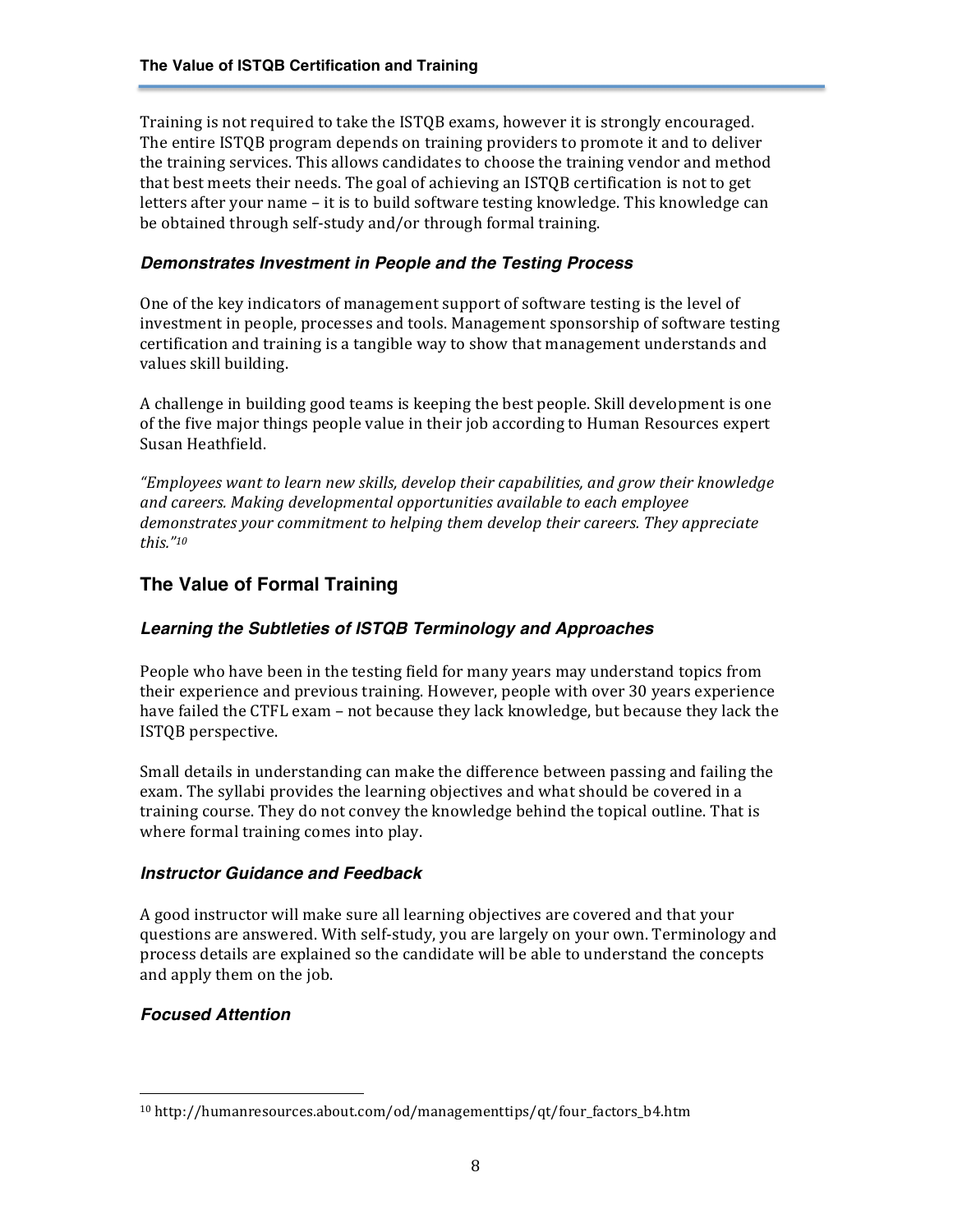Whether in live classroom training or in e-learning, you are focused on the topic of software testing for a period of time. This is more than just reading a book. (Which, by the way, reading books on testing is something few testers do.)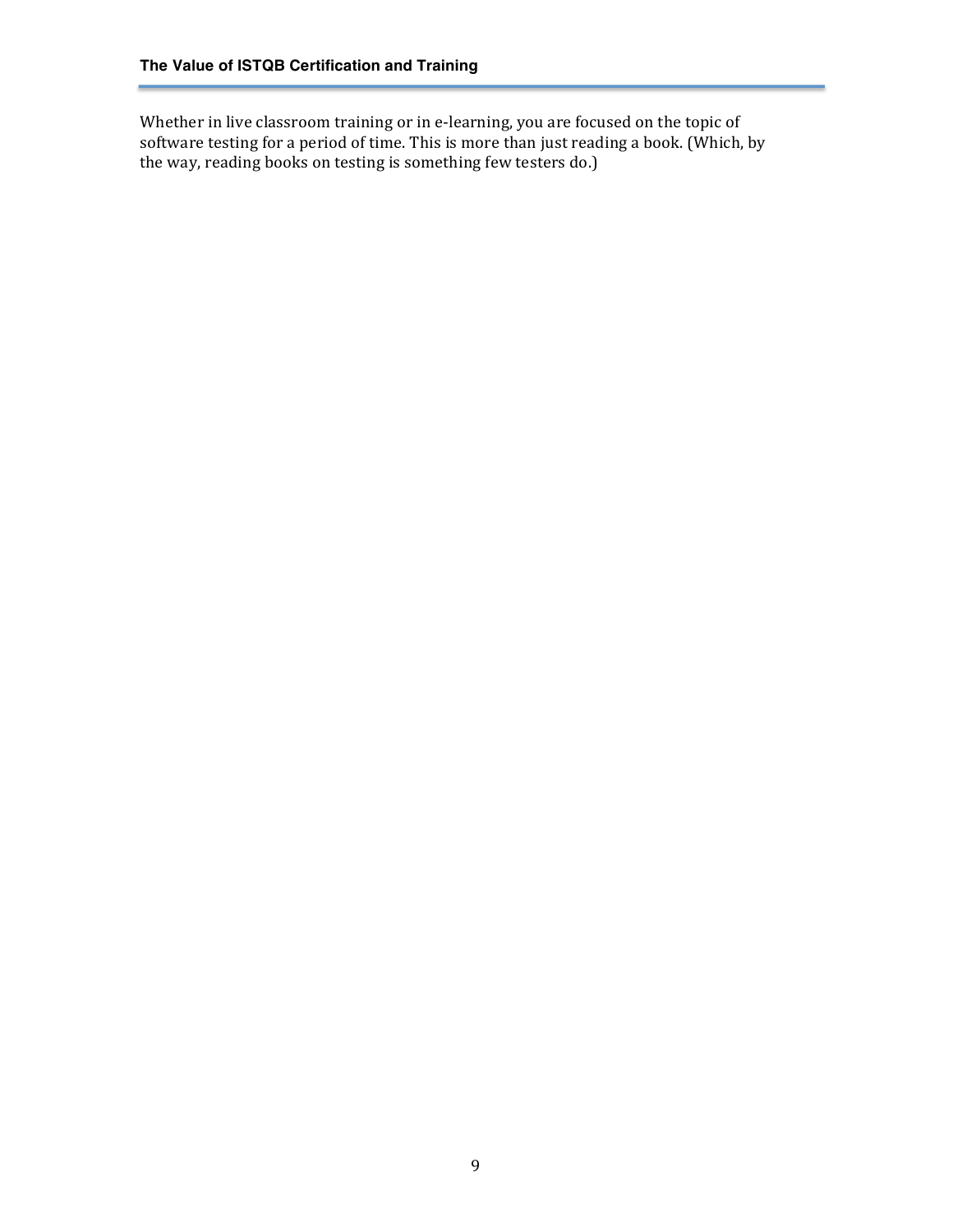#### *Making the Best Use of Your Exam Investment*

A candidate can re-take the exam at any time if they don't pass. However, each exam sitting is \$250. With training, you have a much better chance of passing the exam, plus you get the benefit of testing training which can be used on the job for years to come.

#### *Practical Application*

Any type of software testing training should include practical exercises to reinforce the key concepts. People only retain 50% of what they hear and see, but 90% of what we say and do.<sup>11</sup> Accredited ISTQB training must include exercises for each training objective that requires candidates to perform on the exam.



Edgar Dale, Audio-Visual Methods in Technology, Holt, Rinehart and Winston.

# **Analysis of Return on Investment**

 

Some people may say that software test certifications and training are expensive. This begs the question, compared to what?

Let's take an example of a company that has 10 testers to be trained and certified. At the present time, each release of software at the company averages 20 post-release defects found by users and not by testers.

<sup>&</sup>lt;sup>11</sup> Edgar Dale, *Audio-Visual Methods in Technology*, Holt, Reinhart and Winston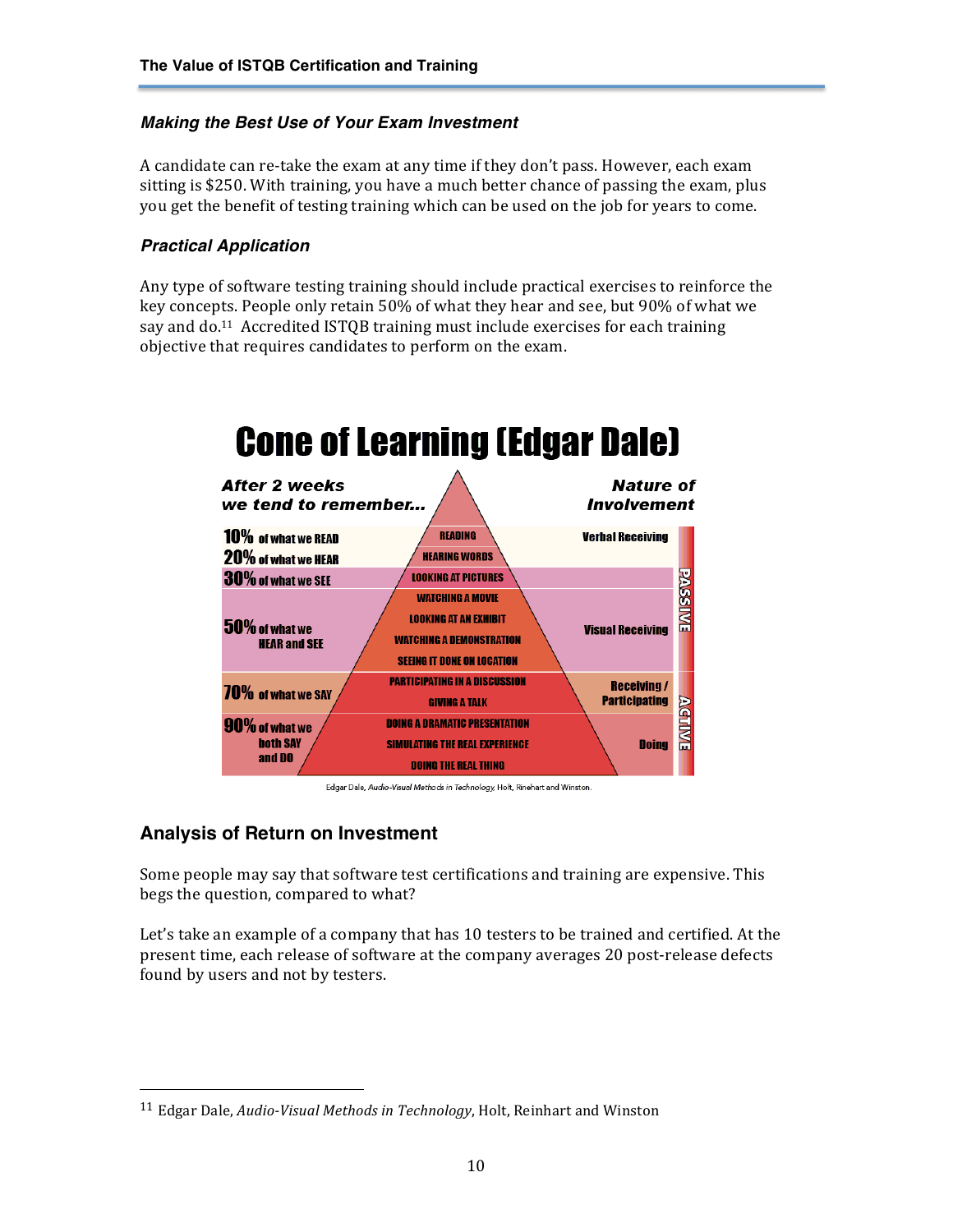Research from Rice Consulting shows it is not unusual for a production defect to cost over \$4,000 to find, fix, re-test and re-implement. Twenty defects at this cost would be around \$80,000 per release.<sup>12</sup>

At 2016 rates, a Rice Consulting ISTQB Foundation Level course for 10 people would cost around \$13,000, including instructor travel expenses.

If the training resulted in a defect reduction of  $20\%$  (there would be 16 post-release defects found), the defect cost in this example would be \$64,000 for a savings of \$16,000. This would more than pay for the training and certification.

However, this just considers the cost savings for one release cycle. If the improvement efforts continue for future releases, the cost savings would be seen in each release. This could justify even more training and more process improvement.

In addition, it's not uncommon to optimize testing processes and reduce the cost of testing by the better use of techniques, skills and tools. A  $10\%$  cost savings is on the low side for test improvement processes conducted by Rice Consulting.

#### *If* the testing budget is \$500,000 per year, test process optimization could save *\$50,000 per year, while finding more defects than before!*

That kind of cost savings can pay for a lot of training, certifications and other things (such as tools).

This kind of return on investment is not automatic from certification and training. Management leadership and support are required to improve processes and lead people in creating better software using the information gained from certification and training.

## **Summary**

The value of anything depends on what someone sees in a product or service. When it comes to test certifications and the training needed to achieve them, you are not buying training and certifications. You are buying consistency of software testing knowledge, higher levels of credibility, reduced defects, more efficient and effective testing, and happier end-users.

Of all the test certification programs, the ISTQB program is the most recognized and adopted, with over 330,000 certified testers worldwide. In the U.S., there are over 12,000 CTFLs, which means this is the strongest program by far in the U.S.

 $12$  Capers Jones has an excellent paper on the cost of defects at

www.semat.org/pub/Main/PubsandRefs/a\_short\_history\_of\_the\_cost\_per\_defect\_metric.doc. As of 2009, Jones writes that industry information showed the cost of post-production at around \$5,000 each.